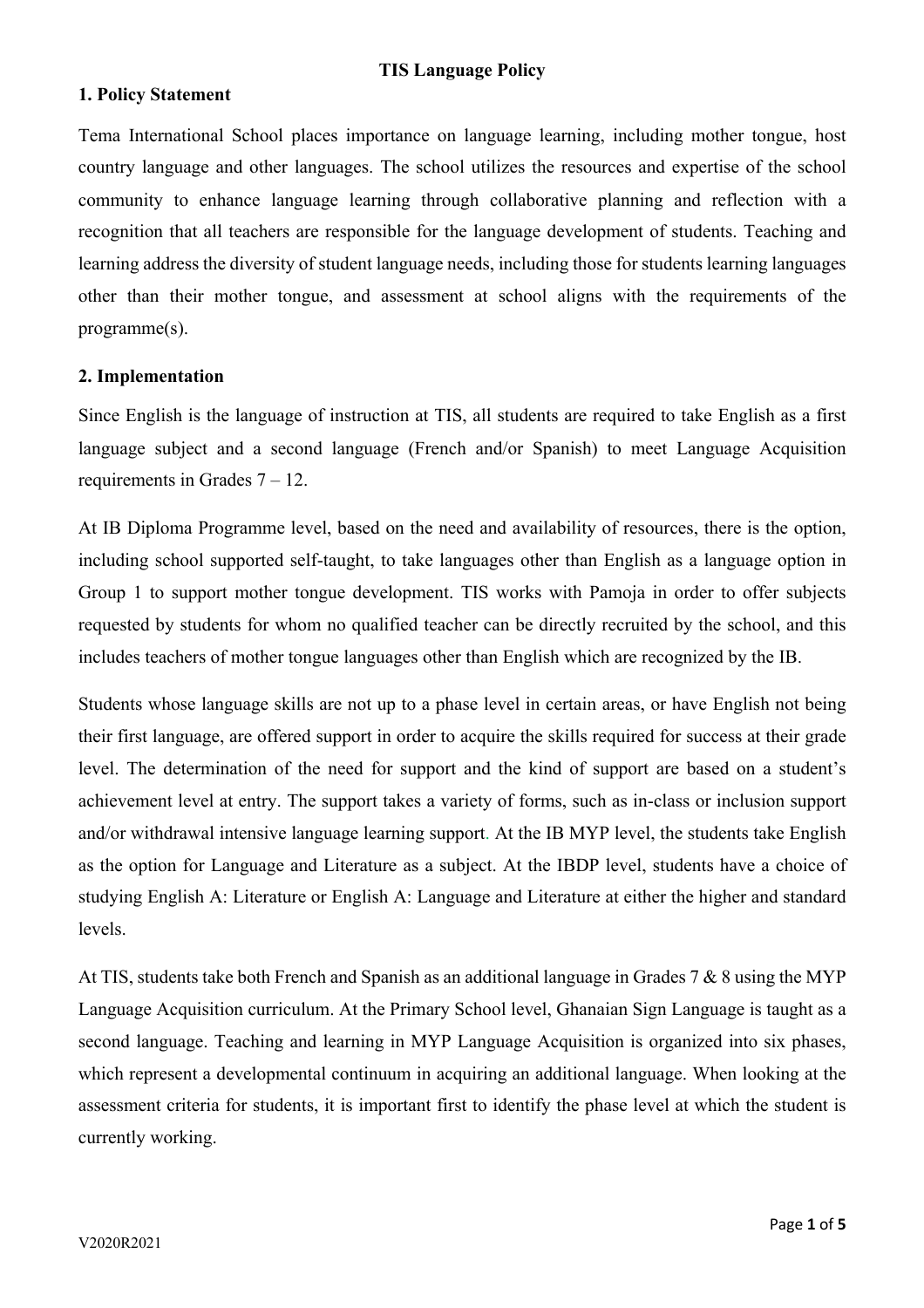#### **TIS Language Policy**

If a student is in his/her first year of studying French and/or Spanish, he/she is placed in phase 1. Students with an intermediate proficiency in the language are placed in any of the phases 2 to 4 depending on the standard the student has reached in order to progress to the next phase of learning. For each phase there are phase-specific language acquisition objectives described, which form a planning of progression of learning. These descriptors enable teachers to identify, for each student, the phase in which he or she will commence their MYP Language Acquisition course.

In Grades 9 and 11, students choose either French or Spanish as an elective for Language Acquisition, including the option of ab initio in the DP. In each program the relevant objectives are used for teaching and learning. Mother tongue classes are conducted as part of the After-School Activities (ASA) programme.

# **3. Review**

August 2021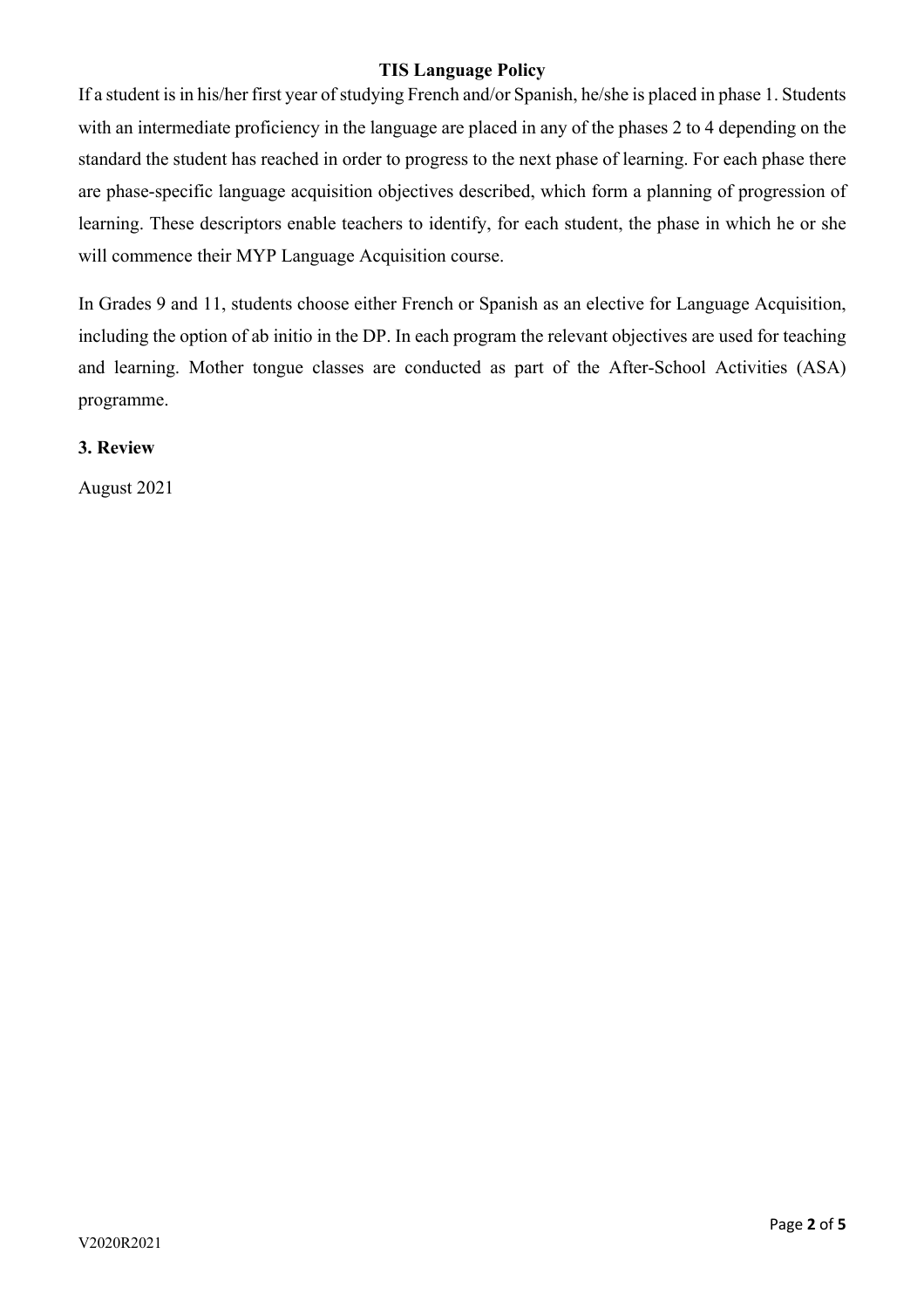### **TIS Language Policy**

## **APPENDICES**

## **1. Language Profile**

The majority of the students are of West African origin, while others hold passports from the US, UK, Canada, Australia, Kenya and China. About 84% of the students also have a mother-tongue, including Twi, Fante, Ga, Ewe, Hausa and Ibo. Where possible, these languages, as well as other foreign languages, are supported by teachers to teach these as part of co-curricular activities.

#### **2. Language and International-Mindedness**

TIS seeks to enable learners to function as internationally-minded global citizens which, in part, entails the ability to adapt capably and comfortably within and between cultures. TIS organizes language development programmes and activities such as the annual Creative Writers' Workshop and annual study tours to France and Spain.

#### **3. Key Elements of Language Learning**

Currently, the following subjects are on offer across English, French and Spanish.

- PYP English
- PYP Ghanaian Sign Language, Mandarin, French, Twi and Ewe
- MYP Language and Literature (English)
- MYP Language Acquisition (French and Spanish)
- DP English A: Language and Literature HL and SL
- DP English A: Literature HL and SL
- DP Language B French HL and SL
- DP Language B French Ab Initio
- DP Language B Spanish HL and SL
- DP Language B Spanish Ab Initio

In special cases a mother-tongue different from English can be taken as a Group 1 language in DP.

In order to meet the objectives of Language and Literature, teachers of English concentrate on each of the macro skills of language: listening, speaking, reading, writing, viewing and presenting. These are very much interactive and interrelated, though teachers may choose to emphasize them in discrete learning experiences.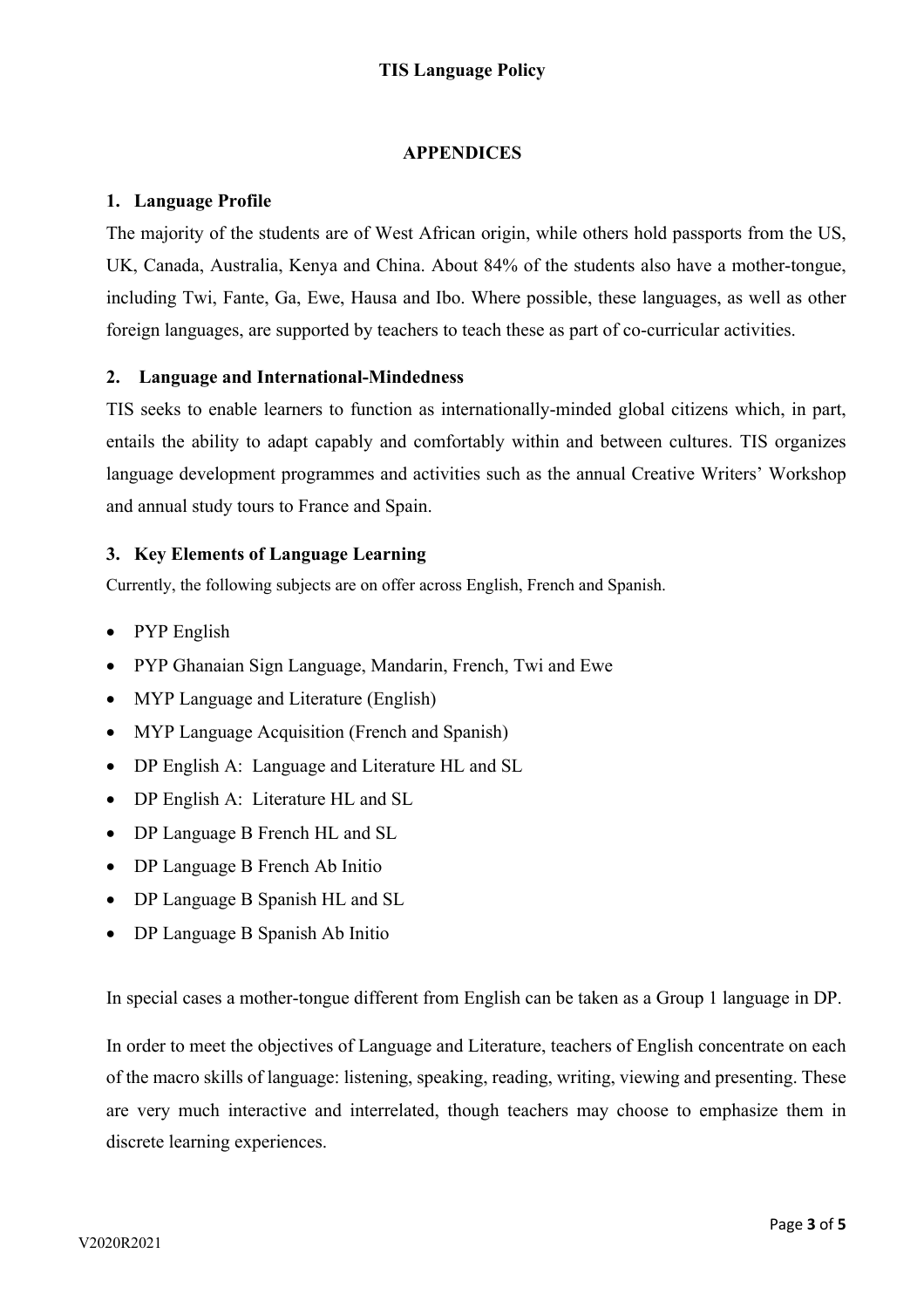## **4. Interdisciplinary Connections**

In subject areas, collaboration and reflection among teachers ensure that all teachers are responsible for language development of students. The Language and Literature Department is to support teachers through short review sessions to help them play this role effectively.

## **5. Learning Centre**

The school's Learning Centre is stocked with books, a majority of which are in the English language. Students also have access to books on the internet (https://tis.oliverasp.co.uk).

# **6. Further Considerations**

Considering the requirements of the IB Language Policy together with the challenges the school faces with the Mother Tongue Development Programme as a co-curricular activity, a more critical look towards formalizing the programme may be necessary with time. In this regard, we may have to explore the possibility of providing at least one teaching period per week for teachers who are capable and interested in teaching a mother tongue to support students as part of a more formallystructured programme.

The school may also have to explore whether hiring part-time or supplement teachers to support students with their mother tongue development is the way to go in order to enable the building of a workable effective mother tongue programme. In connection with this, there will be time allotted on the timetable for the teaching and learning of mother tongues. With the wide variety of mother tongues in school, this may start with three main Ghanaian and other foreign languages as applicable. To also promote the speaking of mother tongue and encourage students to appreciate the mother tongue study programme there will also be the institution of Mother Tongue Day where the school community will be expected to communicate in their mother tongue throughout the day.

In addition, service trips to communities that will enable some of these students to interact with the people and other forms of exposure to their culture may be an aspect that we will have to consider in order to ensure that students are proficient not only in the speaking of their mother tongue, but knowledgeable in their various cultural idiosyncrasies that are necessary for one to communicate effectively in a language. Review of the process used to identify the language needs of each learner will also be required.